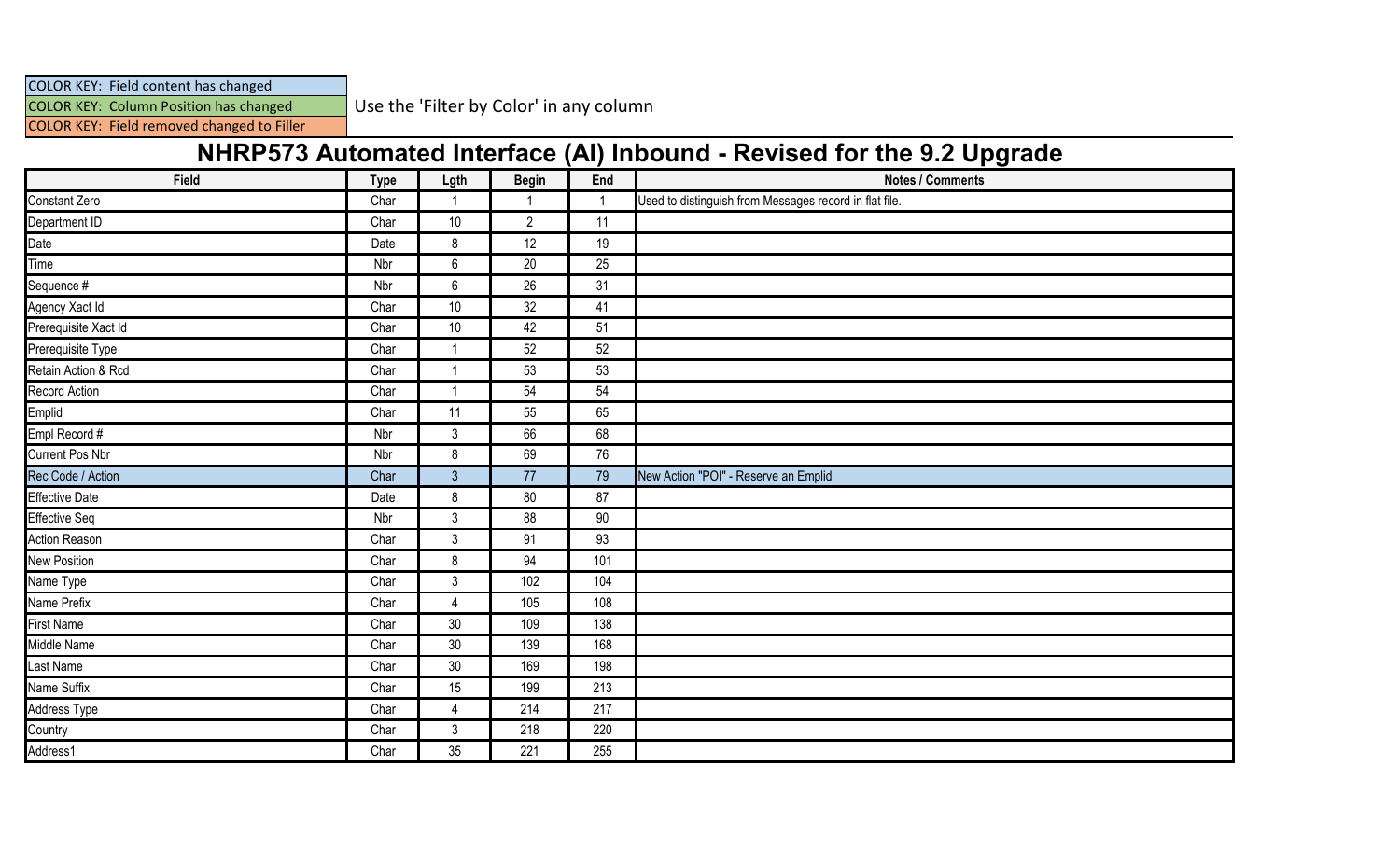| Address2                 | Char | 35             | 256 | 290 |                                                                   |
|--------------------------|------|----------------|-----|-----|-------------------------------------------------------------------|
| City                     | Char | 30             | 291 | 320 |                                                                   |
| County                   | Char | 30             | 321 | 350 |                                                                   |
| Zip<br>State             | Char | 10             | 351 | 360 |                                                                   |
|                          | Char | $6\,$          | 361 | 366 |                                                                   |
| <b>Full Time Student</b> | Char | -1             | 367 | 367 |                                                                   |
| Filler                   | Char | 9              | 368 | 376 | FAS Code field is removed for 9.2 Upgrade Change to Filler        |
| Retiree Ind              | Char | $\overline{1}$ | 377 | 377 |                                                                   |
| SSN                      | Char | 9              | 378 | 386 |                                                                   |
| <b>NYS Position</b>      | Char | 8              | 387 | 394 |                                                                   |
| Filler                   | Char | -1             | 395 | 395 | NY Ext Serv Ind field is removed for 9.2 Upgrade Change to Filler |
| Full Part Time           | Char | -1             | 396 | 396 |                                                                   |
| Appointment Code         | Char | -1             | 397 | 397 |                                                                   |
| Part Time %              | Nbr  | $5\,$          | 398 | 402 | 9V9999                                                            |
| Work Schedule            | Char | $\overline{7}$ | 403 | 409 |                                                                   |
| <b>Benefit Flag</b>      | Char | -1             | 410 | 410 |                                                                   |
| <b>Standard Hours</b>    | Nbr  | $\overline{4}$ | 411 | 414 | 99V99                                                             |
| Tax Location Cd          | Char | $10$           | 415 | 424 |                                                                   |
| FICA status empl         | Char | $\overline{1}$ | 425 | 425 |                                                                   |
| Anniversary Date         | Date | $\bf 8$        | 426 | 433 |                                                                   |
| Increment Code           | Nbr  | $\overline{4}$ | 434 | 437 | 9(4)                                                              |
| <b>FIS Amount</b>        | Nbr  | $\overline{7}$ | 438 | 444 | 9(7)                                                              |
| <b>Filler</b>            | Char | 10             | 445 | 454 | Temp Assign field is removed for 9.2 Upgrade Change to Filler     |
| Mail Drop ID             | Char | 50             | 455 | 504 |                                                                   |
| <b>Benefit Program</b>   | Char | $\mathfrak{Z}$ | 505 | 507 |                                                                   |
| Pay Rate                 | Nbr  | 10             | 508 | 517 | 9(8)V99                                                           |
| Spec FWT Status          | Char | $\mathbf{1}$   | 518 | 518 |                                                                   |
| <b>FWT Marital Stat</b>  | Char | $\overline{1}$ | 519 | 519 |                                                                   |
| <b>FWT Allowances</b>    | Nbr  | $\mathfrak{Z}$ | 520 | 522 | 9(3)                                                              |
| FWT Add Amt              | Nbr  | $\overline{7}$ | 523 | 529 | 9(5)V99                                                           |
| Fed Lock In Recvd        | Char | $\mathbf{1}$   | 530 | 530 |                                                                   |
| Fed Lock In Limit        | Nbr  | $\mathfrak{Z}$ | 531 | 533 | 9(3)                                                              |
| <b>EIC Status</b>        | Char | -1             | 534 | 534 |                                                                   |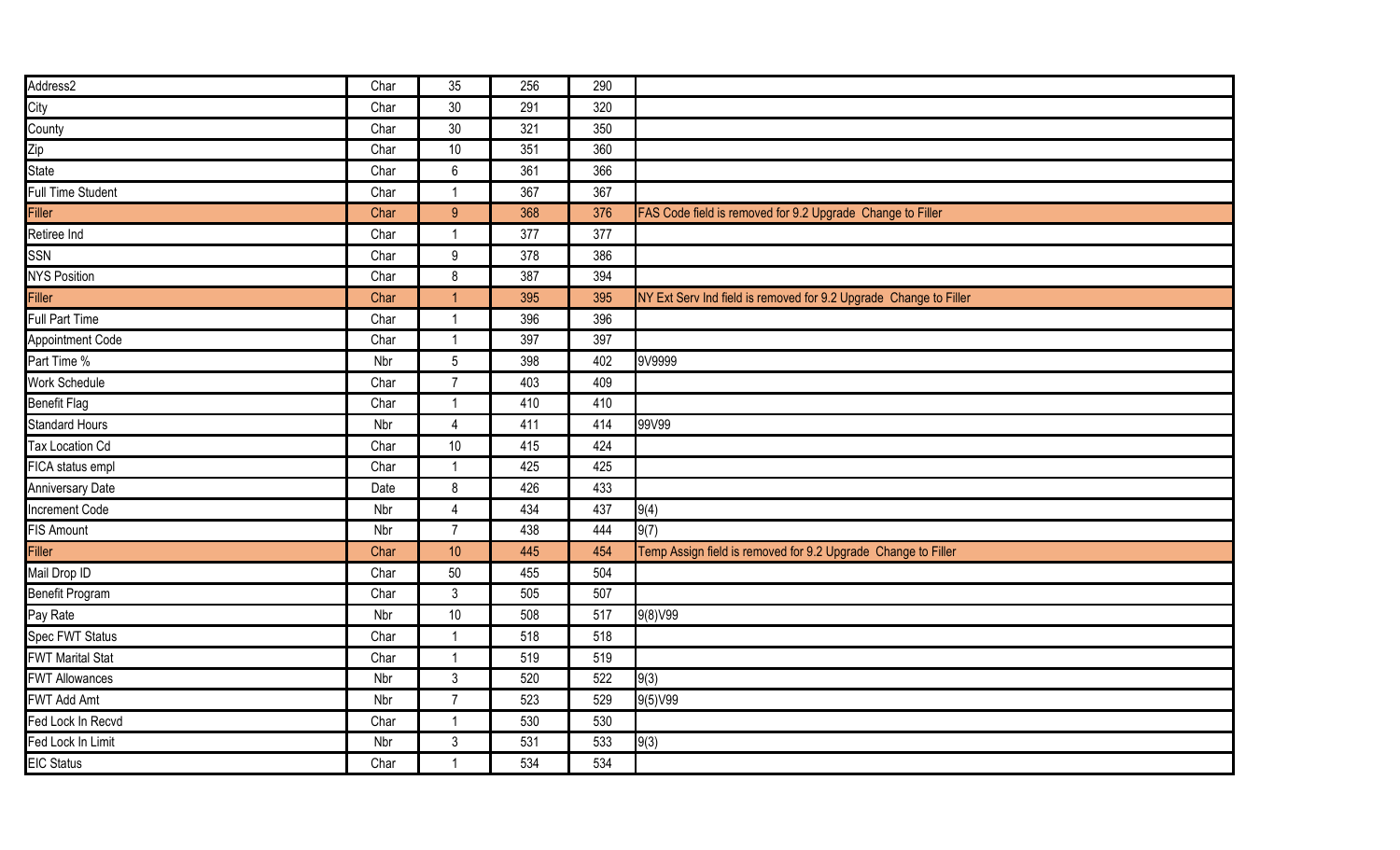| Date Of Entry           | Date | 8                | 535 | 542 |                           |
|-------------------------|------|------------------|-----|-----|---------------------------|
| Elig Income Code        | Char | $\overline{2}$   | 543 | 544 |                           |
| <b>FWT Country</b>      | Char | $\mathbf{3}$     | 545 | 547 |                           |
| Treaty ID               | Char | $10\,$           | 548 | 557 |                           |
| Treaty Exp Date         | Date | 8                | 558 | 565 |                           |
| Form 8233 Rec           | Char | $\mathbf{1}$     | 566 | 566 |                           |
| Form 8233 Sub Dt        | Date | 8                | 567 | 574 |                           |
| Form 1001 Rec           | Char | $\mathbf{1}$     | 575 | 575 |                           |
| Form 1001 Sub Dt        | Date | 8                | 576 | 583 |                           |
| Taxpayer ID Nbr         | Char | 9                | 584 | 592 |                           |
| <b>Tax State</b>        | Char | $6\phantom{a}$   | 593 | 598 |                           |
| Spec SWT Status         | Char | $\mathbf{1}$     | 599 | 599 |                           |
| <b>SWT Marital Stat</b> | Char | $\mathbf{1}$     | 600 | 600 |                           |
| <b>SWT Allowances</b>   | Nbr  | $\mathbf{3}$     | 601 | 603 | 9(3)                      |
| SWT Add Amt             | Sign | $\overline{7}$   | 604 | 610 | 9(5)V99 [assume positive] |
| St Lock In Recvd        | Char | $\mathbf{1}$     | 611 | 611 |                           |
| St Lock In Limit        | Nbr  | $\mathfrak{Z}$   | 612 | 614 | 9(3)                      |
| Locality                | Char | $10\,$           | 615 | 624 |                           |
| Res in Locality         | Char | $\mathbf{1}$     | 625 | 625 |                           |
| Special LWT Stat        | Char | $\mathbf{1}$     | 626 | 626 |                           |
| <b>LWT Mar Status</b>   | Char | $\mathbf{1}$     | 627 | 627 |                           |
| <b>LWT Allowances</b>   | Nbr  | $\overline{2}$   | 628 | 629 | 9(2)                      |
| LWT Add Amt             | Nbr  | $\overline{7}$   | 630 | 636 | 9(5)V99                   |
| Earnings Code           | Char | $\mathfrak{Z}$   | 637 | 639 |                           |
| OT Effective Dt         | Date | 8                | 640 | 647 |                           |
| <b>Annual Earnings</b>  | Nbr  | $\boldsymbol{9}$ | 648 | 656 | 9(7) V99                  |
| Other Pay Sign          | Char | $\mathbf{1}$     | 657 | 657 |                           |
| Other Pay               | Nbr  | $9\,$            | 658 | 666 | 9(7) V99                  |
| Earnings End Dt         | Date | 8                | 667 | 674 |                           |
| Goal Amt Sign           | Char | $\mathbf{1}$     | 675 | 675 |                           |
| <b>Goal Amount</b>      | Nbr  | $\boldsymbol{9}$ | 676 | 684 | 9(7) V99                  |
| Goal Balance Sign       | Char | $\mathbf{1}$     | 685 | 685 |                           |
| <b>Goal Balance</b>     | Nbr  | 9                | 686 | 694 | 9(7) V99                  |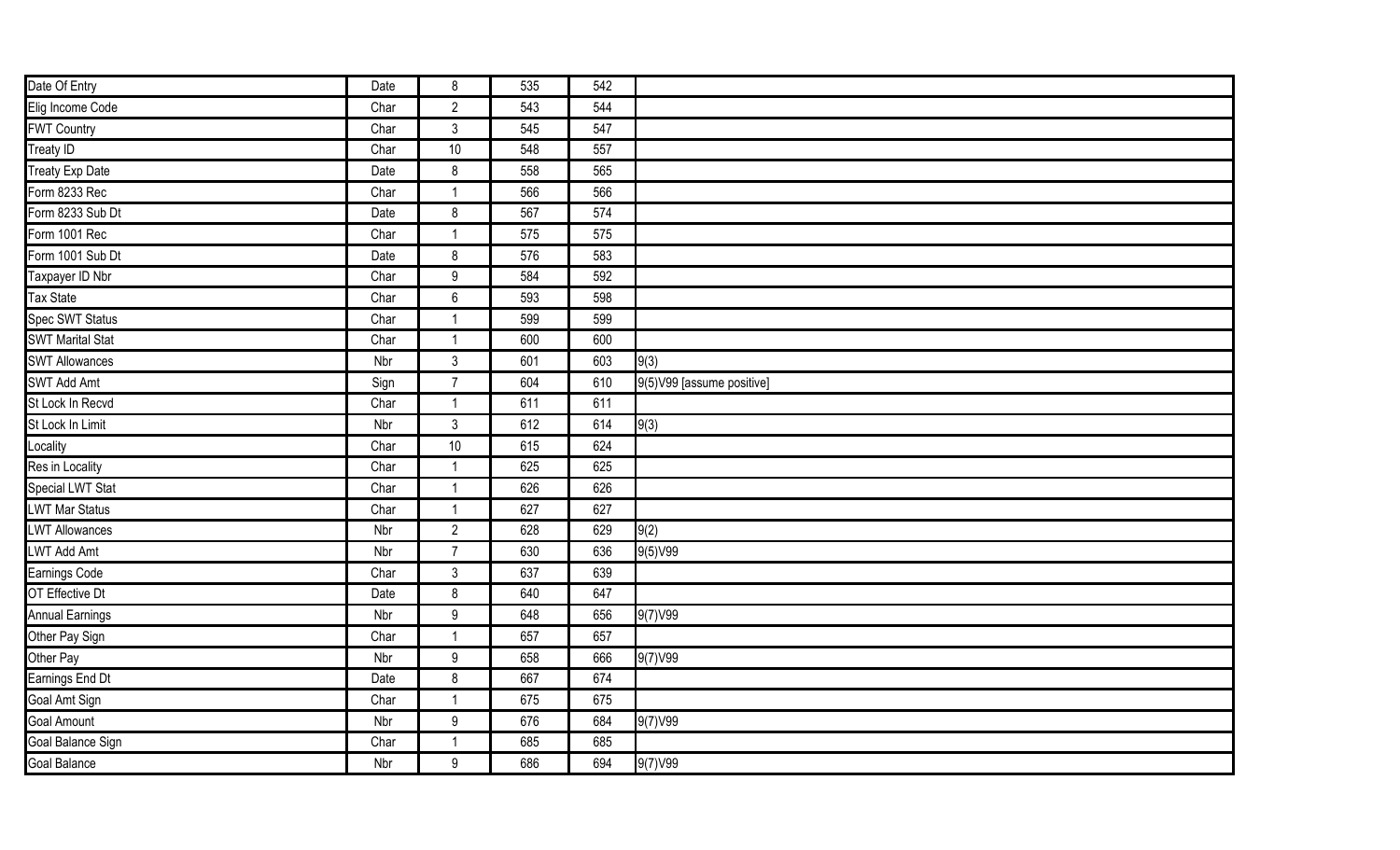| Contract Pay Type                                                | Char | 10             | 695  | 704  |                                                                                                                |  |
|------------------------------------------------------------------|------|----------------|------|------|----------------------------------------------------------------------------------------------------------------|--|
| Contract Begin Dt                                                | Date | 8              | 705  | 712  |                                                                                                                |  |
| Contract End Dt                                                  | Date | 8              | 713  | 720  |                                                                                                                |  |
| Incident Nbr                                                     | Nbr  | 8              | 721  | 728  | 9(8)                                                                                                           |  |
| <b>Incident Date</b>                                             | Date | 8              | 729  | 736  |                                                                                                                |  |
| Date Reported                                                    | Date | 8              | 737  | 744  |                                                                                                                |  |
| Recurrence                                                       | Char | -1             | 745  | 745  |                                                                                                                |  |
| Result Injury III                                                | Char | -1             | 746  | 746  |                                                                                                                |  |
| Date Recorded                                                    | Date | 8              | 747  | 754  |                                                                                                                |  |
| <b>Genl Comment Cat</b>                                          | Char | -1             | 755  | 755  |                                                                                                                |  |
| Comments                                                         | Char | 500            | 756  | 1255 |                                                                                                                |  |
| Agency Miscellaneous                                             | Char | 50             | 1256 | 1305 | Reserved for agency use                                                                                        |  |
| Married Filing Single                                            | Char | $\mathbf 1$    | 1306 | 1306 | Added for SIR PS8-4439                                                                                         |  |
| <b>NRA Exempt Withhold Rule</b>                                  | Char | -1             | 1307 | 1307 | Added for Release 8.9                                                                                          |  |
| State Inc Tax Resident                                           | Char | -1             | 1308 | 1308 | Added for Release 8.9                                                                                          |  |
| Date of Birth                                                    | Date | 8              | 1309 | 1316 | Added for Release 8.9                                                                                          |  |
| Eligible Flag                                                    | Char | $\mathbf{1}$   | 1317 | 1317 | Added for P91-7190 (1=Y, 2=N)                                                                                  |  |
| Eligible Date                                                    | Char | 8              | 1318 | 1325 | Added for P91-7190 (YYYYMMDD, only when Eligible Field 1 is = 1, if Eligible Field 2 = 2 field should be null) |  |
| <b>New Fields Filler</b>                                         | Char | 134            | 1326 | 1450 | Reserved for future use                                                                                        |  |
| On inbound Add transaction, all fields from here down are blank. |      |                |      |      |                                                                                                                |  |
| <b>Submitting Agency</b>                                         | Char | 10             | 1451 | 1460 |                                                                                                                |  |
| Al Transaction Id                                                | Nbr  | 10             | 1461 | 1470 | 9(10)                                                                                                          |  |
| Al Prerequisite Agency                                           | Char | $10$           | 1471 | 1480 |                                                                                                                |  |
| Al Prerequisite Id                                               | Nbr  | $10$           | 1481 | 1490 | 9(10)                                                                                                          |  |
| Al Comp I-Face                                                   | Char | $\overline{2}$ | 1491 | 1492 |                                                                                                                |  |
| Al Changes Made?                                                 | Char | 1              | 1493 | 1493 |                                                                                                                |  |
| Al Has Messages?                                                 | Char | $\mathbf 1$    | 1494 | 1494 |                                                                                                                |  |
| Al Status Code                                                   | Char | $\overline{2}$ | 1495 | 1496 |                                                                                                                |  |
| Al Status Date                                                   | Date | $\bf 8$        | 1497 | 1504 |                                                                                                                |  |
| Al Status Time                                                   | Nbr  | $6\,$          | 1505 | 1510 |                                                                                                                |  |
| Include in Fdbk?                                                 | Char | $\mathbf 1$    | 1511 | 1511 |                                                                                                                |  |
| Company                                                          | Char | $\mathfrak{Z}$ | 1512 | 1514 |                                                                                                                |  |
| <b>Check Date</b>                                                | Date | 8              | 1515 | 1522 |                                                                                                                |  |